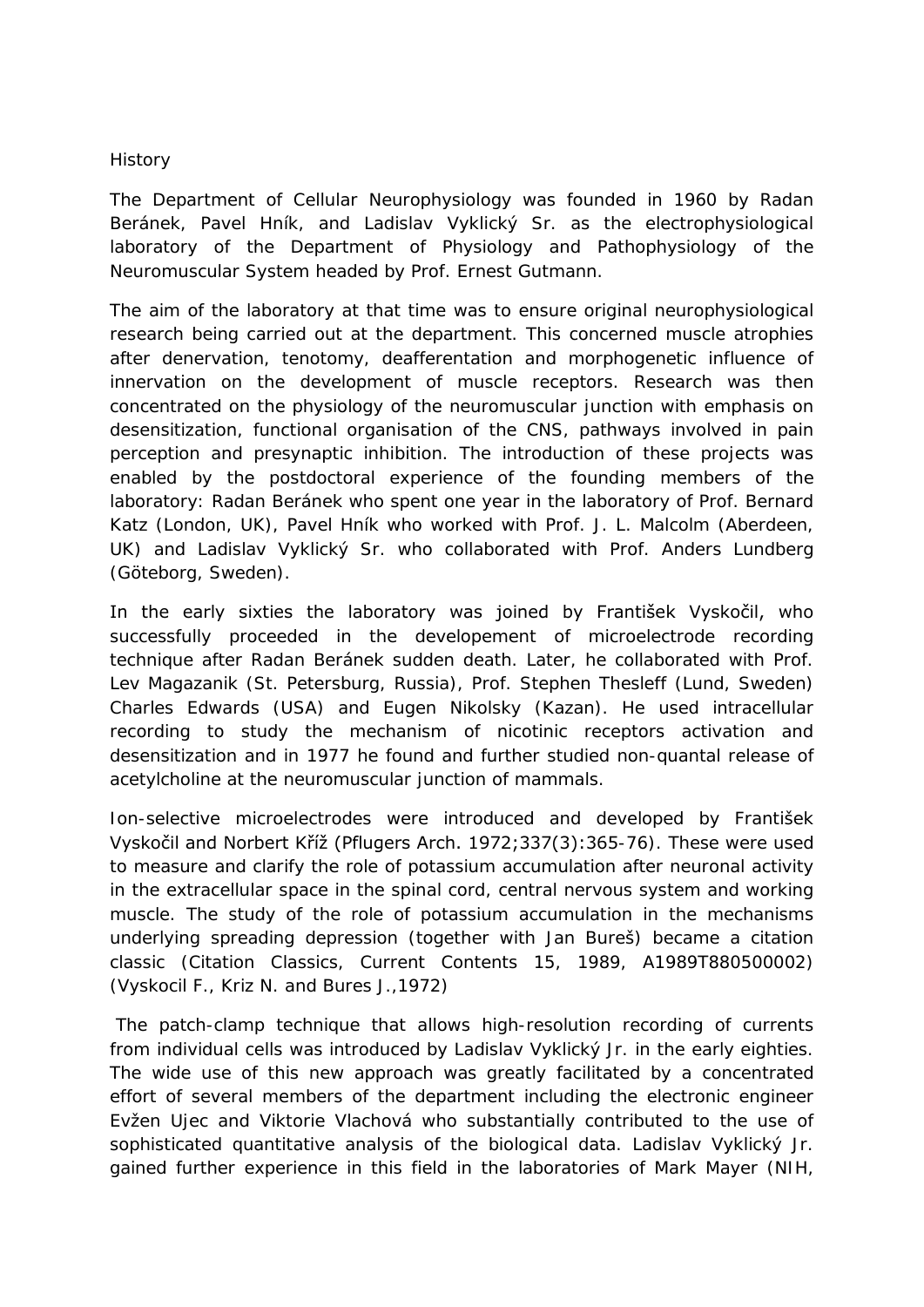Bethesda, USA) and Prof. Bert Sakmann (Max-Planck Institut für Zellphysiologie, Heidelberg, Germany). Together with his collaborators he has been employing the patch-clamp technique for quantitative studies on glutamate receptor channels on cultured neurones or in spinal cord slices. At present, the patchclamp method represents the main electrophysiological technique used in the department in the studies of cellular and molecular mechanisms underlying neuronal excitability and synaptic transmission.

The Department of Cellular Neurophysiology was chaired it the past by Radan Beránek (1960-1969), Pavel Hník (1970-1980), Ladislav Vyklický Sr. (1980- 1990), František Vyskočil (1990-1999), Ladislav Vyklický Jr. (1999-).



Portrait of the members of the Department around 1966. Back row: Štěpita Klauče, Ladislav Vyklický sr., Pavel Hník, Radan Beránek, Zdeněk Vít, Evžen Ujec, Vladimír Dvořák. Front row: František Vyskočil, Hanka Karoušková, Eva Štolcová, Linda Servítová, Bohumil Dobiáš.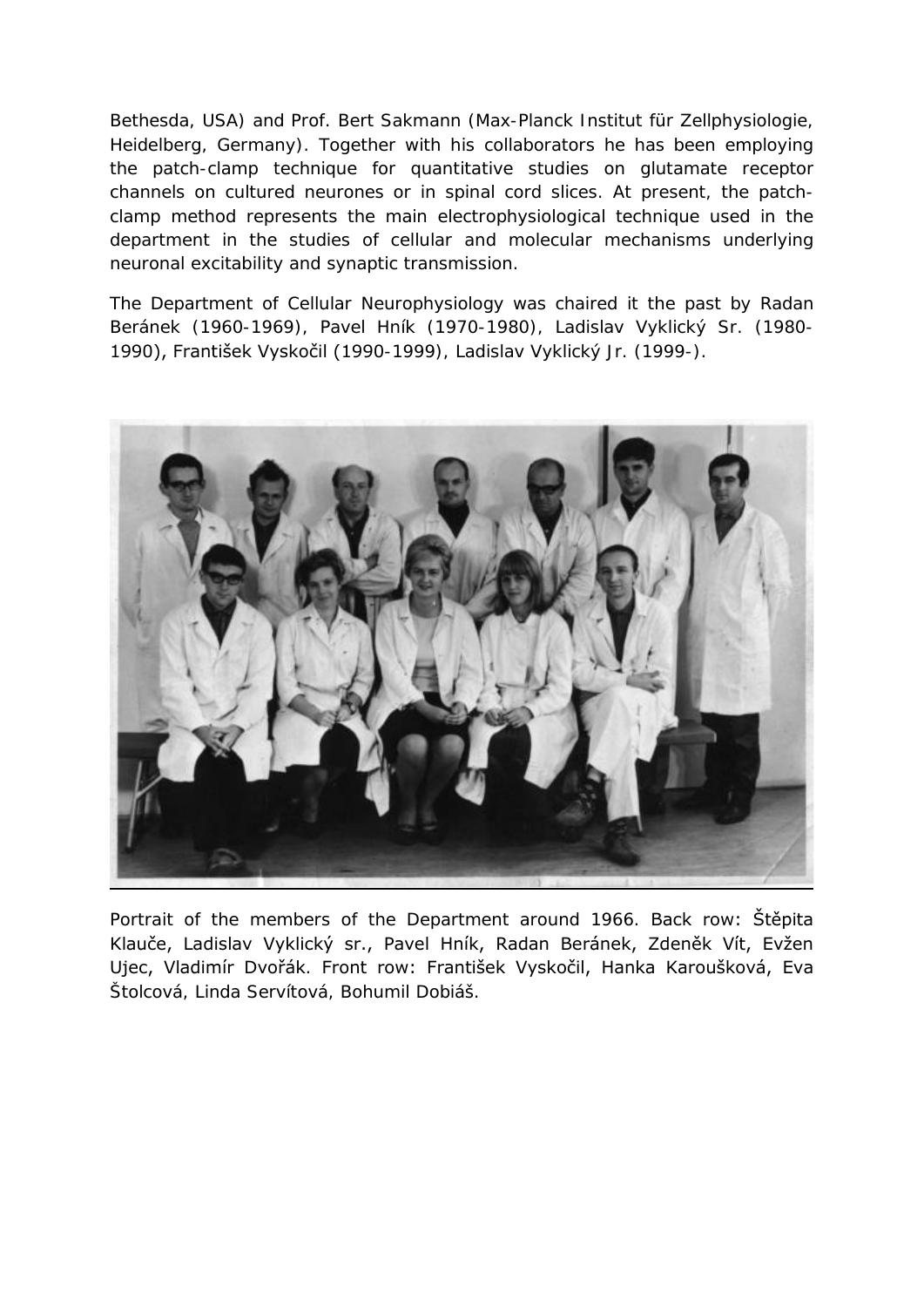

Prof. Arnošt Gutmann, M.D., Dr.Sc.

He studied medicine at the German Faculty of Charles University. After graduation he specialized in neurology and before the Second World War he immigrated to England. During the war he worked on the research of regeneration of the peripheral nerves with Professor J. Z. Young at the Department of Anatomy at Oxford. Young's team obtained an important anatomical and physiological knowledge of the ability to regenerate nerve fibers. This research summed Gutmann at work for which he received his PhD at Oxford. Later, this topic was published as German monography on nerve regeneration (1958). With this work he defended his D.Sc. degree at the Czechoslovak Academy of Sciences. After the war, although Young wished to Gutmann continued working in Oxford, Ernest decided to return to Prague. In May 1945 he helped as a doctor against epidemic typhus in Terezin, and after the epidemic he started to work in Haskovec's research group at the Charles University in Prague.

In 1949 he founded the Second department of Institute of Physiology, where came after from Haskovec's group Radan Beranek, Gerta Vrbova, Fantis A. and L. Polak. After moving into the building of Biology institute CSAS in Dejvice followed Olga Hudlicka, Zdenek Vodicka, Pavel Hnik and later Arnost Bass and Jirina Zelena. (†6.8.1977)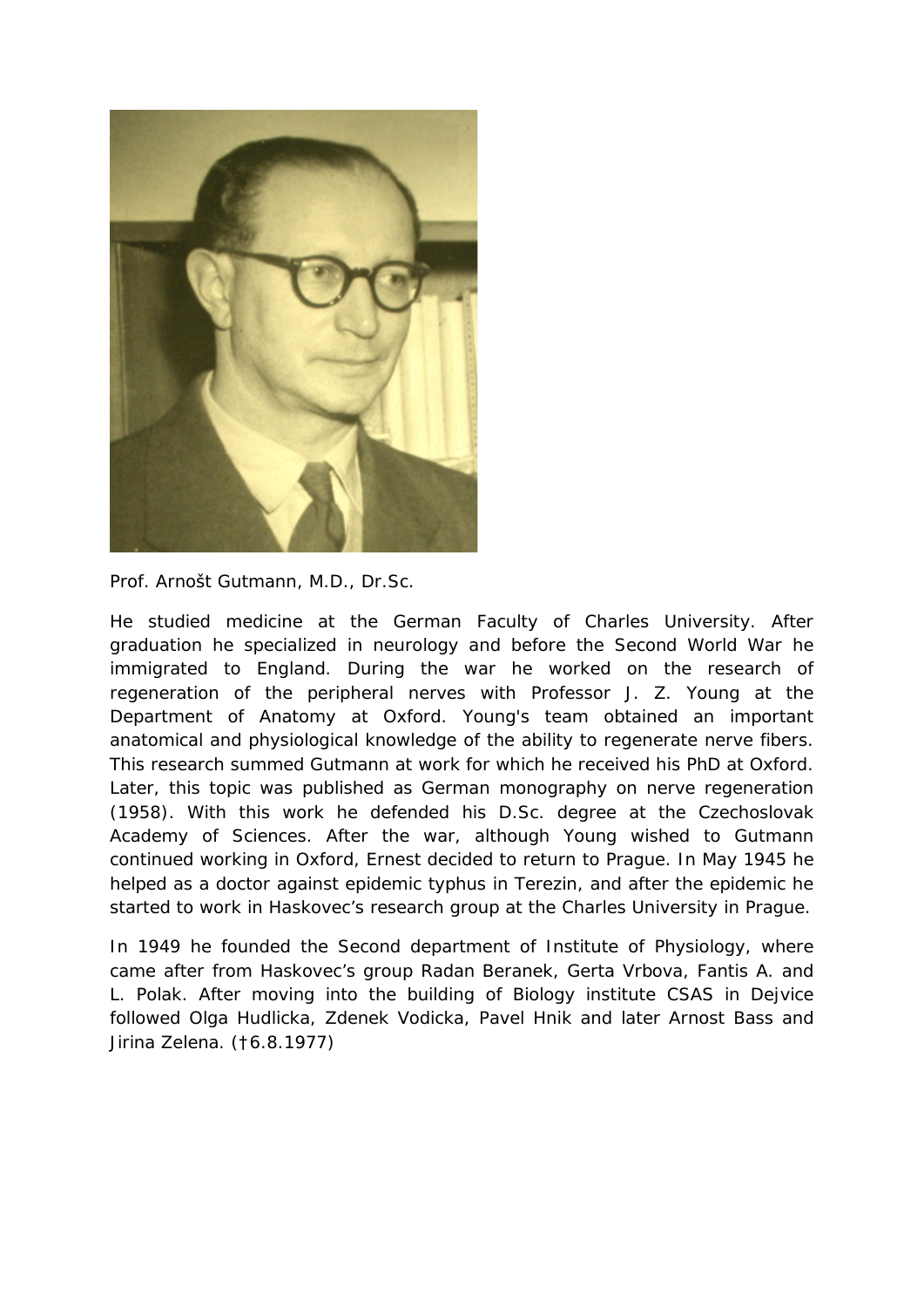

Radan Beránek, M.D.

In 1950 Dr. Beranek graduated from the Faculty of Medicine at Charles University in Prague. For several years he engaged to neuropathology and locomotion disorders at the Rehabilitation institute in Janske lazne and at Department of Neurology at Charles University. Later, he worked as a researcher at the Institute of Physiology of the Czechoslovak Academy of Sciences. He was a founding member of the laboratory of Cellular and Comparative neurophysiology at Institute of Physiology CSAS. In the years 1960-1969 he was head of the Department of Cellular Neurophysiology. He collaborated with foreign scientists and worked at the Yale University [\(Connecticut\)](https://www.google.cz/search?biw=1134&bih=864&q=new+haven&stick=H4sIAAAAAAAAAOPgE-LQz9U3sLAwNFUCs9KM8tK0VLOTrfTzi9IT8zKrEksy8_NQOFZp-aV5KakpACVEYqc9AAAA&sa=X&sqi=2&ved=0CJoBEJsTKAEwGGoVChMI5cikhNLWyAIVhZMsCh0VuQHX) and the Miami University (Ohio). He was editor of the jurnal Physiologia Bohemoslovaca (later Physiological Research) and was the author of several publications. (†18.3.1969)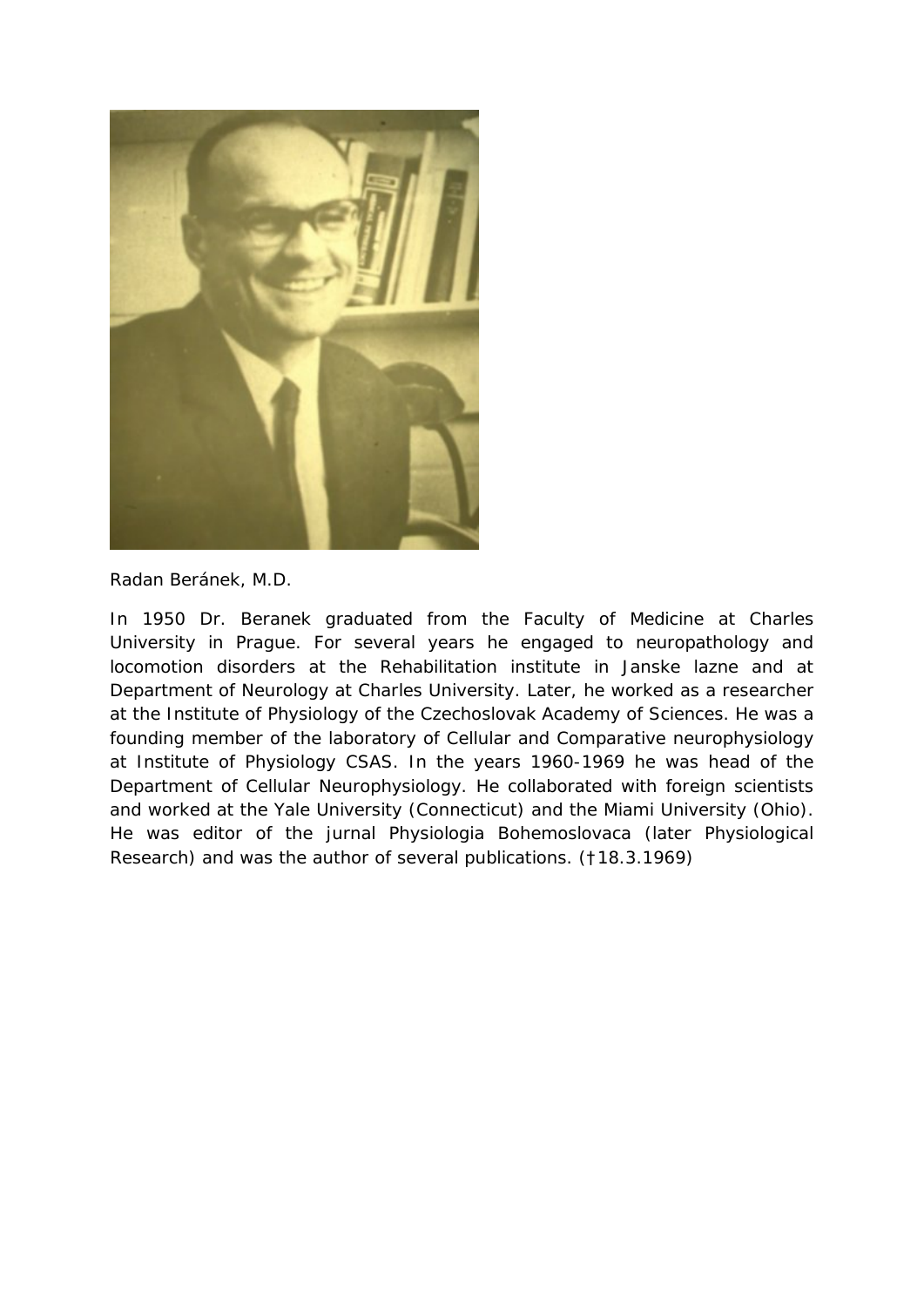

Pavel Hník, M.D., D.Sc.

Dr. Hník graduated from the Faculty of Medicine, Charles University in Prague in 1951. After a year in clinical neurology he started to work at the Institute of Physiology of the Czechoslovak Academy of Sciences. He defended his Ph.D. thesis in 1956 and D.Sc. in 1966.

In 1964-65 he spent a year in Aberdeen (Scotland) as a Wellcome Foundation Fellow and in 1969-70 he was a Visiting Professor in Salt Lake City (Utah). He is a Member of the British Physiological Society since 1966 and was elected a Member of the New York Academy of Sciences in 1987. In 1992 he became an Honorary Member of the Czech Physiological Society.

Dr. Hník initiated the Joint Meeting of The Physiological Society (GB) and the Czech Physiological Society which was held in Prague in June 1998 of which he was Honorary President. He worked for many years as editor and foreign language editor of two physiological journals (Československá Fyziologie and [Physiological Research](http://www.lf2.cuni.cz/physiolres/physiolres.htm) - formerly Physiologia Bohemoslovaca).

His main research interests concerned the physiology and pathophysiology of the neuromuscular system, especially the problems of muscle atrophy and hypertrophy, nerve regeneration, the effects of deafferentation upon spinal cord functions and long-term effects of neonatal nerve crush on muscle reinnervation and locomotor disturbances. Since 1993 he was an Emeritus Member of the Institute. (†29.5.2008)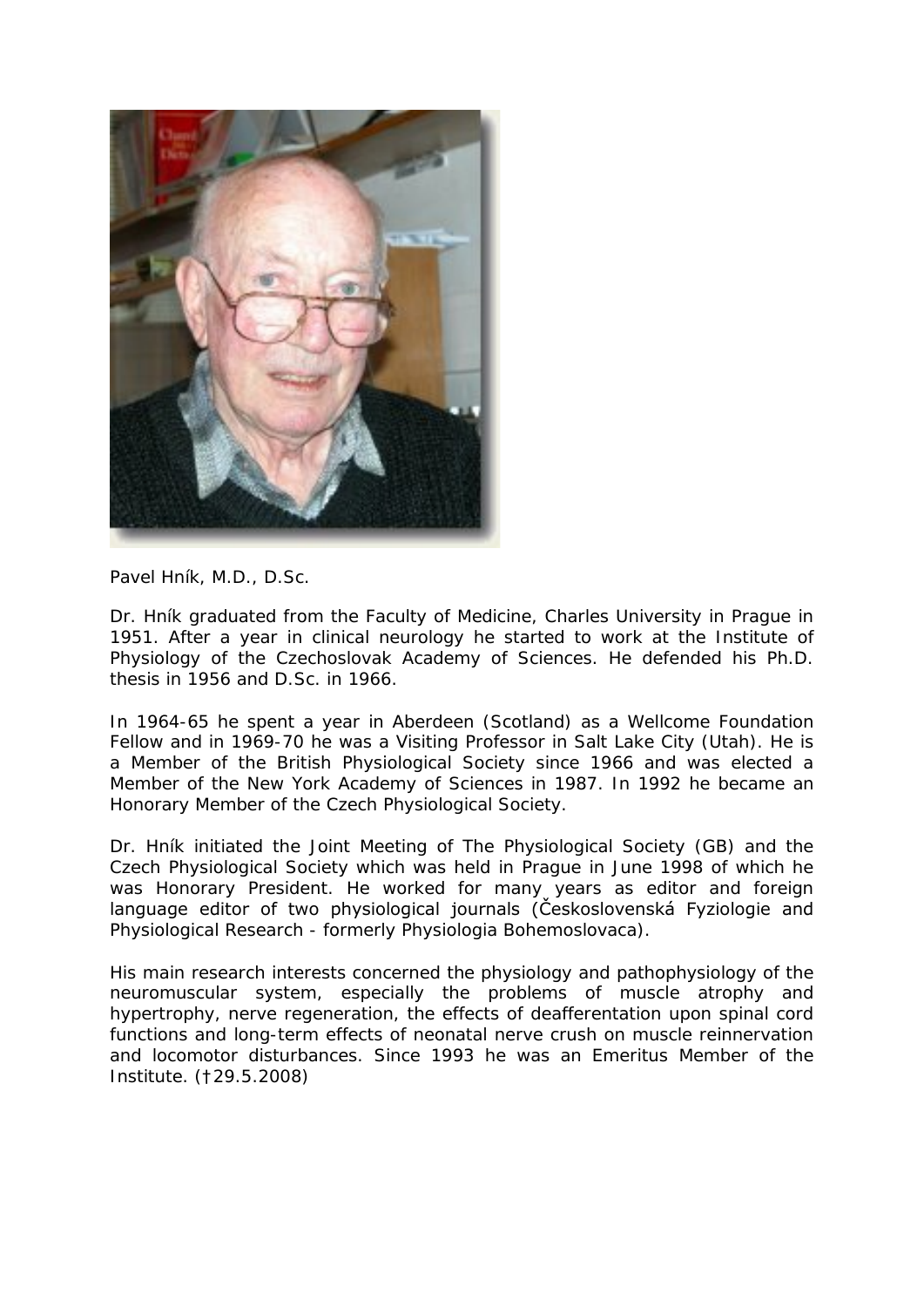

Ladislav Vyklický Sr., M.D., D.Sc.

Dr. Vyklický, after graduation from the Medical Faculty of Charles University Prague in 1950, spent 10 years in clinical neurology. Later, with prof. Anders Lundberg (Sweden), he was engaged in the intracellular recordings from spinal dorsal horn neurons. He was a visiting scientist at the University of Rostock (Germany), at the Brain Research Centre in Zurich and at the Biocenter in Basel (Switzerland). He worked at NIH (Bethesda) and at the University of Pennsylvania (Philadelphia) where he became interested in the neuronal pathways of pain, and later in cellular mechanisms of nociception. He was a Director at the Institute of Physiology for 10 years and, later, a Head of the Department of Cellular Neurophysiology for another 10 years. He was the founding member and an Honorary Member of the International Association for the Study of Pain (twice elected a council member) and acted as a field editor of the journal Pain. He carried out research at several other institutions in USA, Switzerland and Germany. He became an Honorary Member of the Czech Physiological Society and was awarded by several prestigious prizes, including the J.E. Purkynje Award of the Czechoslovak Physiological Society, Gold and Silver Medal, and Laufberger Medal of the J.E. Purkynje Medical Society. (†23.11.2008)